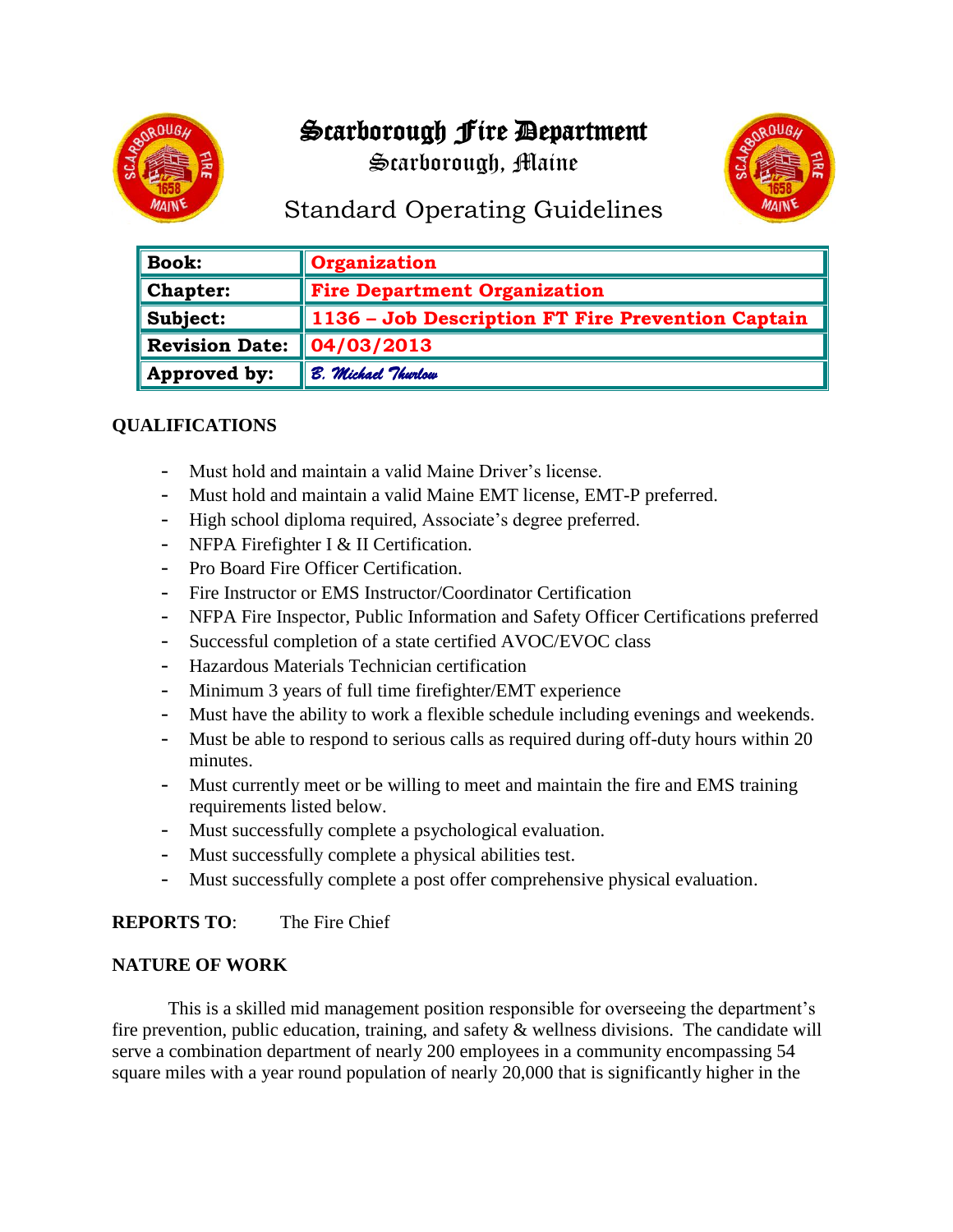summer months. The department operates out of six neighborhood stations and responds to over 4,200 calls for service per year.

The person filling this position must be mature, honest, compassionate, professional, able to work well with others, and be willing and able to interact positively with the public. The candidate must be prepared to respond to emergency EMS and fire calls in all types of weather, day or night. Due to the geography of the community the candidate must be prepared for emergencies on/in the ocean, highways, residential neighborhoods, industrial areas, as well as agricultural settings.

The person filling this position must be:

- ➢ Knowledgeable in fire prevention programs, public fire safety education, fire and EMS training, and safety & wellness initiatives.
- ➢ Able to develop a rapport and effectively supervise a vast cross section of coworkers including call members, student firefighters, part-time and full-time firefighters and EMS personnel with varying levels of training and experience.
- ➢ Knowledgeable in current EMS standards as outlined in state and local protocols.
- ➢ Proficiently skilled in all invasive and non-invasive techniques that may be performed by a Maine licensed EMT.
- ➢ Knowledgeable and proficiently skilled in all fire suppression related techniques including hazardous materials response.
- ➢ Articulate and skilled at conducting research, developing written reports, and delivering oral presentations.
- ➢ Proficient in computer use and various software applications and database management.
- $\triangleright$  In good physical and mental condition.

## **ILLUSTRATIVE EXAMPLES OF WORK REQUIREMENTS**

- ➢ Work with the Fire Chief to maintain a highly motivated and well trained work force that is prepared and ready to meet the first responder needs of the community.
- ➢ Develop and maintain an active fire prevention program including public education, plans reviews & life-safety inspections, and creating pre-plans.
- $\triangleright$  Develop and maintain an active safety  $\&$  employee wellness program including assuring the department's compliance with various standards, laws, and directives.
- ➢ Provide leadership and a command presence by being knowledgeable and proficient in the National Incident Management System and working effectively within the paramilitary system.
- ➢ Provide primary patient assessment, treatment, and transport on any call for fire or emergency medical service in the Town of Scarborough and its mutual aid communities.
- ➢ Perform effective triage, treatment, and transport of victims involved in an MCI event.
- ➢ Be knowledgeable in and adhere to State and local EMS protocols as well as department Standard Operating Procedures, Guidelines, and General Orders.
- ➢ Exercise sound judgment with respect to all matters involving patient and responder safety including but not limited to; emergency vehicle operations, scene safety, injury prevention, infection controls, etc.